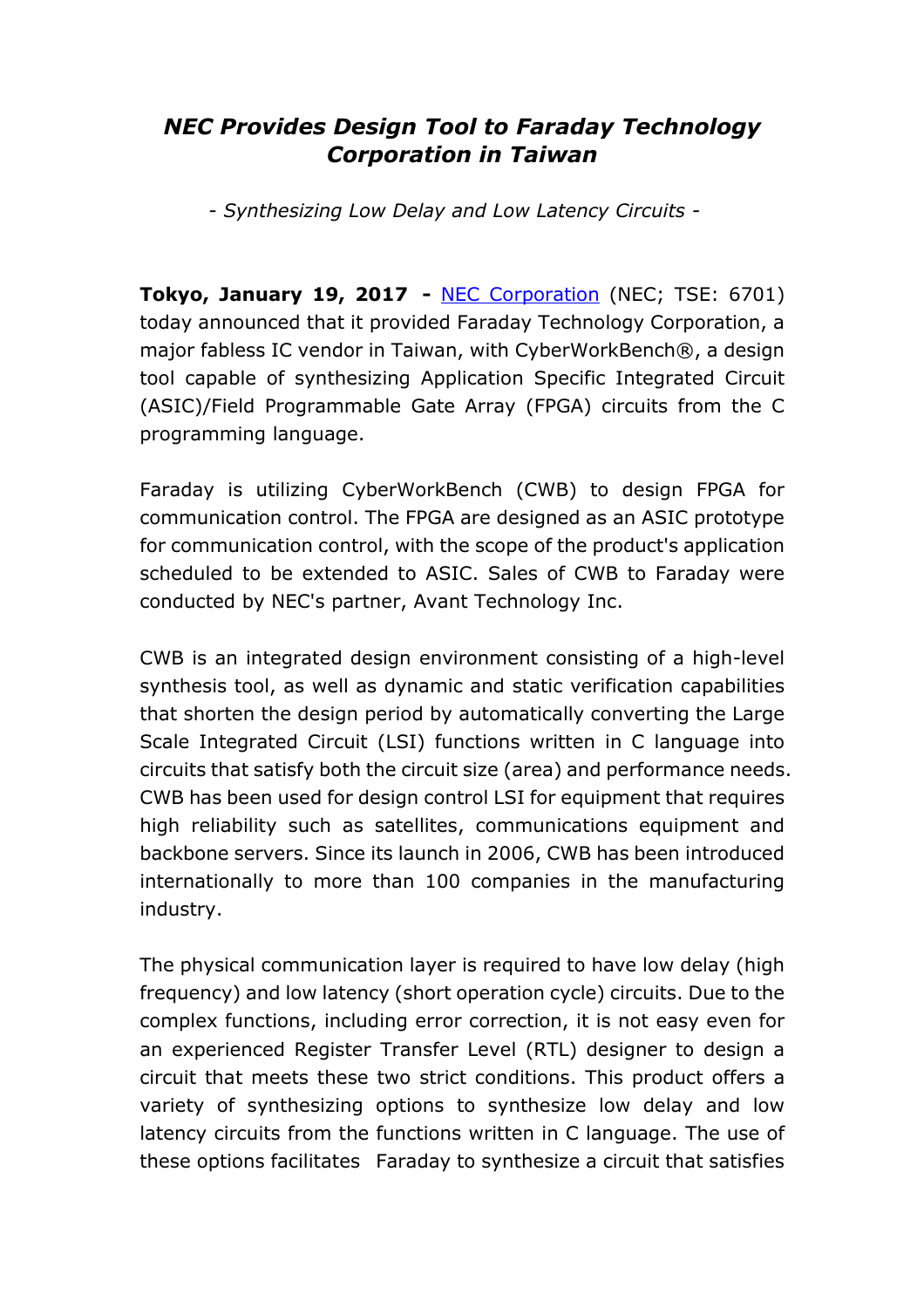the low delay and low latency specifications in the physical layer of high-performance communications equipment.

The function to be implemented in the circuit is written in C language in the initial design phase. When designing a low latency circuit, it is necessary to change the function written in C language into the contents that implement high-performance processing. In conventional manual RTL design, these changes require a great deal of fixing work and pose difficulties in terms of preventing errors from occurring. As the use of this product facilitates Faraday to automatically reflect the changes made in the functions written in C language in the circuits, the company is now able to reduce the manual hours for design to one sixth and to help prevent errors from occurring.

"NEC has been focusing on the Solutions for Society business, and it will contribute to the enhancement of corporate competitiveness by leveraging its experience in providing CWB to Faraday and by increasing the sales of the product to the diverse manufacturers involved in LSI design," said Aritomo Ishikawa, General Manager, Embedded Business Sales Division, NEC Corporation.

\*\*\*

## **About NEC Corporation**

NEC Corporation is a leader in the integration of IT and network technologies that benefit businesses and people around the world. By providing a combination of products and solutions that cross utilize the company's experience and global resources, NEC's advanced technologies meet the complex and ever-changing needs of its customers. NEC brings more than 100 years of expertise in technological innovation to empower people, businesses and society. For more information, visit NEC at http://www.nec.com.

The NEC Group globally provides "Solutions for Society" that promote the safety, security, efficiency and equality of society. Under the